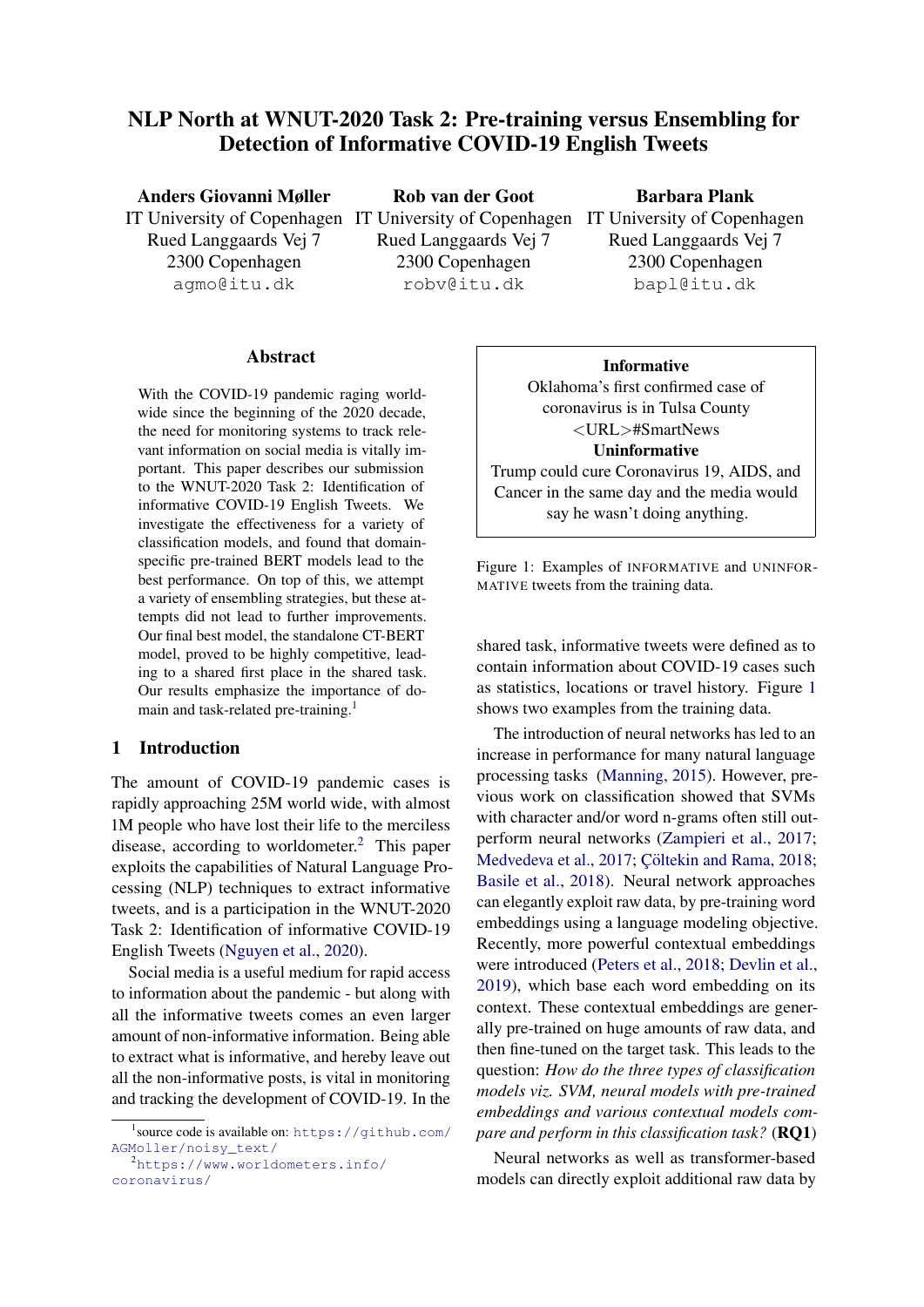pre-training. This pre-training often leads to superior performance, depending mainly on the size and distribution of the pre-training data. Although no additional annotation effort is necessary for pretraining, it often comes with huge computational cost and exhaustive training time. Recent work has shown that selecting data which matches the target domain better (domain-specific or task-specific) is important for transformer-based pre-training [\(Gu](#page-4-6)[rurangan et al.,](#page-4-6) [2020;](#page-4-6) [Gu et al.,](#page-4-7) [2020\)](#page-4-7). This leads to the question: *How important is task-specific pretraining for detection of informative COVID-19 tweets?* (RQ2)

Finally, we are interested in the supplementary of the three different architectures. Even though one model outperforms the other two models, it can still be that they have different strengths, and combining them can thus lead to superior performance. Our last question is: *Can we ensemble SVM, neural network and BERT-based models to improve robustness?* (RQ3)

# 2 Methodology

Below we will discuss our implementations of each of the classifiers and the ensemble models.

# 2.1 SVM

We used the linear SVM classifier with default parameters from Scikit-learn [\(Pedregosa et al.,](#page-4-8) [2011\)](#page-4-8) as basis for our implementation. We experimented with n-grams on a variety of levels. Besides the standard word and character n-grams, we also evaluate wordpiece n-grams [\(Schuster and Nakajima,](#page-5-2)  $2012$ ).<sup>[3](#page-1-0)</sup> For each granularity (character, word piece, word), we systematically evaluated each range of  $n$ between 1-7. We found the optimal range of  $n$  to be 1-2 for words, 5-6 for characters, and 1-2 for word pieces. When combining all features, and ablating one group, we found that the highest score was obtained with word and character n-grams which was used in the final model. We found that adding word pieces led to a small performance decrease.

# 2.2 Neural Networks

We experimented with two different neural architectures, a multi-layer perceptron (MLP) and a 1-dimensional convolutional neural network (Conv1d). The text input was embedded using GloVe embeddings [\(Pennington et al.,](#page-4-9) [2014\)](#page-4-9), pretrained on 2B English tweets with 27B tokens and a vocabulary of 1.2M words. These embeddings are chosen, because they are trained on Twitter data, even though this data was sampled before the COVID-19 pandemic. The embeddings were not further tuned during training but were kept static.

The MLP is a two-layer neural net using ReLU as activation in the hidden layers. The layers consist of 1024 and 512 neurons respectively. Between the two layers a dropout with a rate of 0.5 is applied. The Conv1d model consists of a single layer of 1-dimensional convolution with 64 filters and a kernel size of 5, max-pooling with a pool-size of 2, and a dropout layer with a rate of 0.5. Both architectures apply a sigmoid function in the final output layer.

# 2.3 BERT

Three different pre-trained transformer models were used and evaluated to investigate the impact of diverse pre-training domains and task-specific fine-tuning. All transformer models were finetuned on 4 epochs and optimized using the AdamW optimizer [\(Loshchilov and Hutter,](#page-4-10) [2017\)](#page-4-10) with a learning rate of  $2 \times 10^{-5}$  and an epsilon value of  $1 \times 10^{-8}$ . We used the following transformers:

- BERT base (uncased) [\(Devlin et al.,](#page-4-5) [2019\)](#page-4-5): pre-trained on the BookCorpus dataset [\(Zhu](#page-5-3) [et al.,](#page-5-3) [2015\)](#page-5-3) consisting of 800M words and English Wikipedia with 2.5B words.
- RoBERTa base [\(Liu et al.,](#page-4-11) [2019\)](#page-4-11): similar to BERT base, but has extended the training data with CC-News [\(Nagel,](#page-4-12) [2016\)](#page-4-12), OpenWeb-Text [\(Gokaslan and Cohen,](#page-4-13) [2019\)](#page-4-13) and Stories [\(Trinh and Le,](#page-5-4) [2018\)](#page-5-4), a total amount of 160GB of text.
- Covid-Twitter BERT (CT-BERT) (Müller [et al.,](#page-4-14) [2020\)](#page-4-14): based on BERT-Large, but has been trained further on a collection of 22.5M corona related tweets collected from January 12 to April 16, 2020. The data consisted of 40.7M sentences and 633M tokens.

Where BERT-base is trained on ∼3B words unrelated to COVID-19, RoBERTa is trained on much more data, and the CT-BERT training data is similar in size as BERT-base, but matches the domain of our task.

#### 2.4 Ensembling

In an attempt to achieve better performance, different ensembling experiments were carried out,

<span id="page-1-0"></span><sup>&</sup>lt;sup>3</sup>We used the mBERT word piece vocabulary.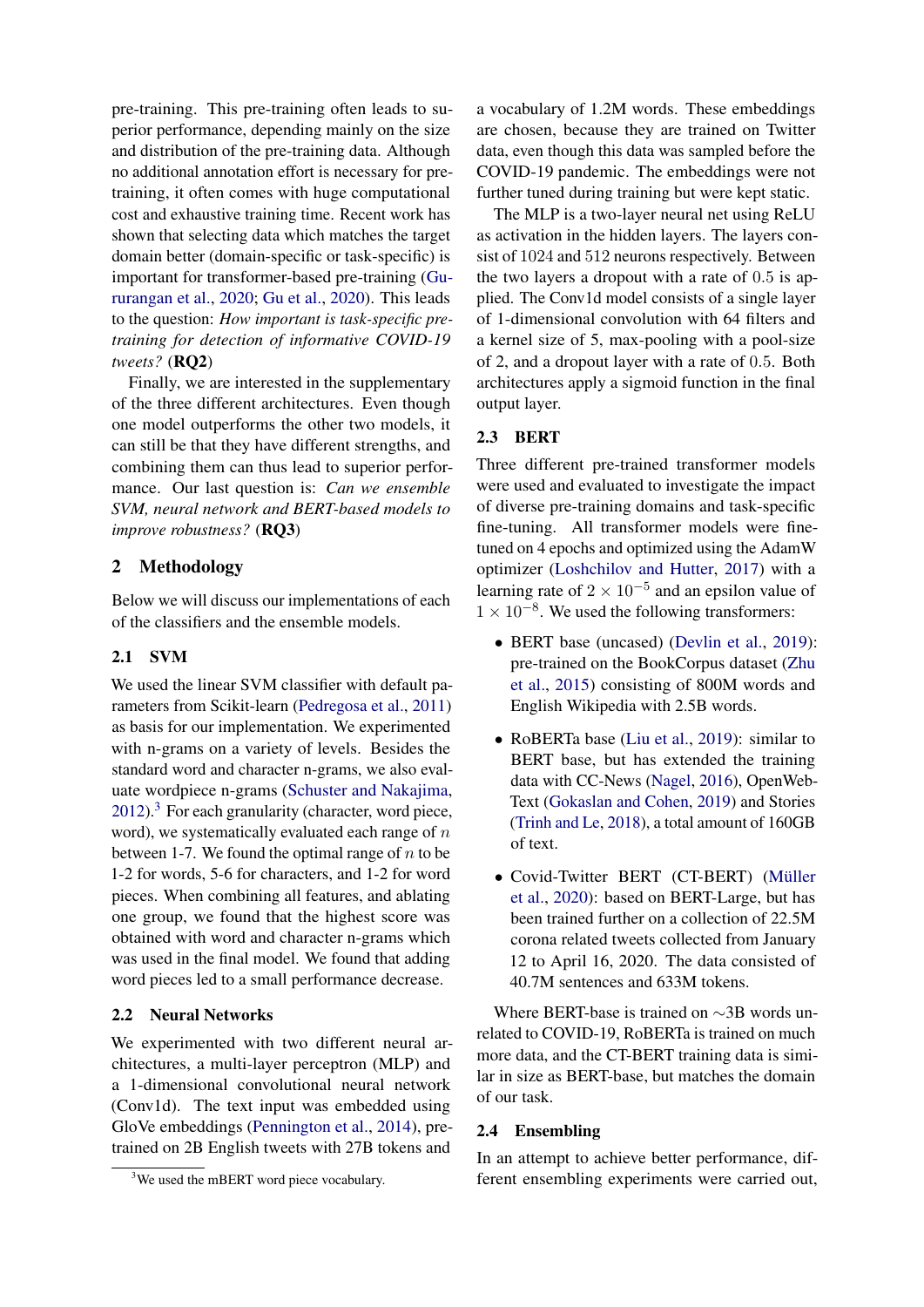<span id="page-2-0"></span>

| <b>Model</b>                | F1    | <b>Note</b>                                    |  |
|-----------------------------|-------|------------------------------------------------|--|
| <b>SVM</b>                  | 83.64 | word 1-2 grams, char 5-6 grams                 |  |
| <b>SVM</b>                  | 83.54 | word 1-2 grams, char 5-6 grams, word-piece 1-2 |  |
| <b>MLP</b>                  | 78.05 | 200d Twitter GloVe embeddings                  |  |
| Conv1d                      | 75.52 | 200d Twitter GloVe embeddings                  |  |
| <b>BERT-base</b>            | 89.86 |                                                |  |
| RoBERTa-base                | 89.59 |                                                |  |
| <b>CT-BERT</b>              | 92.19 |                                                |  |
| <b>Ensemble Model</b>       | F1    | <b>Note</b>                                    |  |
| CT-BERT, RoBERTa, BERT-base | 88.19 | Soft voting                                    |  |
| CT-BERT, RoBERTa, BERT-base | 89.99 | Hard voting                                    |  |
| <b>CT-BERT, SVM</b>         | 92.19 | Thresholding                                   |  |
| Random Forest Classifier    | 91.67 | Stacking                                       |  |

Table 1: Model results evaluated on the development data using weighted F1 score as metric.

which included majority voting, stacking and thresholding.

Majority: Majority voting was used among the BERT-models, both with hard and soft voting. In hard voting classification, each transformer model would provide a predicted label, and the majority label would be the final prediction. In soft voting, each model produces a probability for each class using a sigmoid function. The final prediction is the class with the highest average probability. All three models were weighted equally.

Stacking: Our second ensembling approach is stacked generalization [\(Wolpert,](#page-5-5) [1992\)](#page-5-5), where we trained a meta-classifier which takes the predictions of all other models as input as well as their confidence. Confidence being the probability for each class. We tuned this step in a 10-fold setup on the development data. As classifier, we chose a random forest classifier [\(Breiman,](#page-4-15) [2001\)](#page-4-15), because it can model different types of features (binary and continuous), and can model feature interactions intrinsically.

Thresholding: We test whether CT-BERT outputs can be replaced with SVM predictions whenever the confidence score of CT-BERT is below a certain threshold. Here, we use SVM as second system instead of the better performing BERT models because SVM in nature is very different compared to CT-BERT, and is thus more likely to give a complementary perspective.

# 3 Evaluation

#### 3.1 Data

The data used in this work is provided in connection with the shared task [\(Nguyen et al.,](#page-4-0) [2020\)](#page-4-0) of the 2020 W-NUT workshop. The training data consists of 7,000 tweets, the validation data 1,000 tweets and the final test data of 12,000 tweets of which 2,000 where annotated and used for the final scores and ranking. All the data has a close to equal class distribution being either INFORMATIVE or UNINFORMATIVE.

# 3.2 Individual Model Evaluation on Development Data

As found in Table [1,](#page-2-0) CT-BERT had the overall best performance on the validation data scoring a weighted F1 of 0.92185. Compared to the other transformer models, the domain-specific pretraining appears to be crucial in this specific classification task, with a relative difference in weighted F1-score of absolute 2.6% higher than BERT-base and 2.9% higher than RoBERTa (RQ2). When comparing BERT-base and RoBERTa one can observe that they achieve almost similar results, despite being pre-trained on datasets covering different domains. This shows that the domain on which the embeddings are trained is more important compared to the size (RoBERTA is trained on more general text compared to BERT-base, whereas CT-BERT is trained on domain-specific data).

The two neural networks using GloVe embeddings achieved the lowest scores among the tested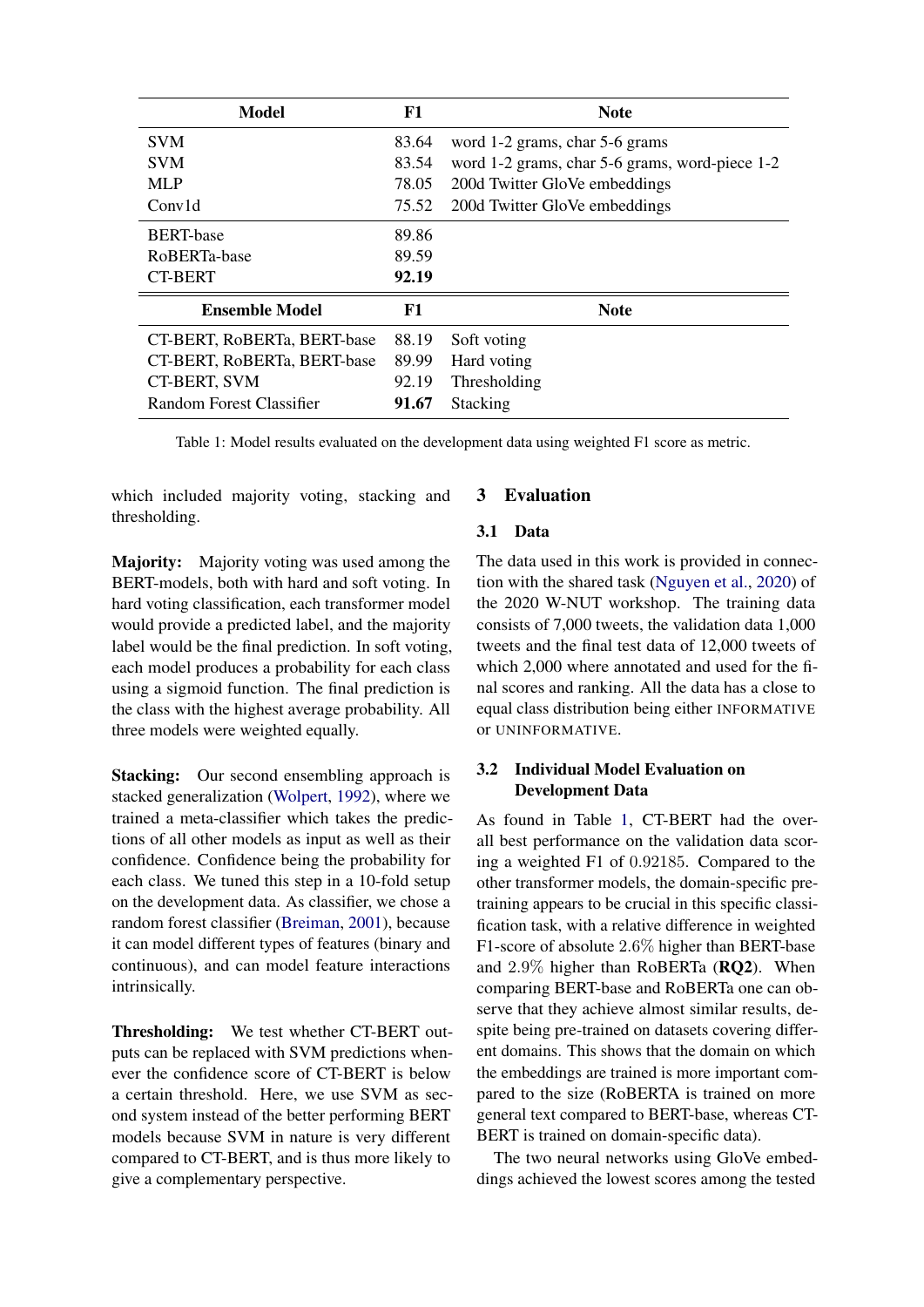<span id="page-3-0"></span>

Figure 2: Thresholding: CT-BERT predictions with SVM replacement

models with an F1 of 78.05 for the MLP model, and 75.52 for the Conv1d model. They both suffered from lack of fine-tuning of parameters and non-contextualized embeddings.

The SVM achieved an F1 score of 83.64, being in the middle when comparing the three types of models. Our initial ablation study in the selection of n-gram features allowed for an increase in performance of  $\sim$  2%. This, however, shows that an SVM with sparse n-gram input can outperform neural models with pre-trained embeddings, confirming previous work (Section [1\)](#page-0-3) (RQ1). It should be noted that an SVM does not require any pretraining, and is much faster and cheaper to train, so in specific situations it could in fact be the preferred solution.

#### 3.3 Ensembling on Development Data

Majority: Neither hard voting nor soft voting managed to overcome the performance of standalone CT-BERT. Soft voting, which was based on the probabilities of the two labels, achieved an F1 score of 88.19. Using hard voting, where each transformer model contributes with a single predicted label, an F1 score of 89.99 was achieved.

Stacking: The stacking model proved to be the best ensemble model and was used as alternative model to our standalone CT-BERT in the official shared task submission, which allowed for two final submissions. On development data, our 10-fold development setup achieved an F1 score of 91.67. This is a relative difference of  $-0.55\%$  compared to CT-BERT (RQ3). The standalone model is more accurate and more efficient, and hence the preferred solution over ensembling.

<span id="page-3-1"></span>

| Model                     | F1    |
|---------------------------|-------|
| Ensemble (Random Forest)  | 90.54 |
| CT-BERT (ours)            | 90.96 |
| Highest (team NutCracker) | 90.96 |

Table 2: Results on the test data, we evaluate our best individual model, best ensemble model and the highest score achieved in the shared task. According to F1, our system shares the first place with team NutCracker.

Thresholding: CT-BERT proved to perform the best compared to the other models. In an attempt to assist CT-BERT when the confidence score of a prediction was below a certain threshold, the nonneural SVM model would provide its prediction on the given input tweet and replace the CT-BERT prediction.

Figure [2](#page-3-0) shows the F1 score when testing different confidence thresholds. The dashed line indicates standalone CT-BERT. We found that replacing CT-BERT does not at a single point obtain better F1 score than the standalone model. When the threshold surpasses a certain lower boundary, all predictions are solely from CT-BERT. This is the reason why the maximum F1 score achieved is equal to standalone CT-BERT, and why it is not considered as the best ensemble model. In the other end when the threshold approaches 1, all predictions are provided by the SVM.

# 3.4 Test data

Results in Table [2](#page-3-1) confirm that ensembling is not beneficial over using the output of CT-BERT directly. It appears from the evaluated scores on both the development and test data that task-specific pre-training is crucial in this particular classification task, and that complementing CT-BERT with ensembling did not improve the performance. Furthermore, the performance of CT-BERT is confirmed by comparing to the other participants of the shared task, where it ranked 1st out of 98 submissions from 55 teams (according to official F1 score ranking; we rank 2nd if we consider both F1 and accuracy). Our CT-BERT model shares the first place with the submission by team NutCracker.

#### 4 Conclusion

In this paper we have presented our winning participation for the shared task of WNUT-2020 on Identification of Informative COVID-19 English Tweets. We evaluated three types of models; SVM,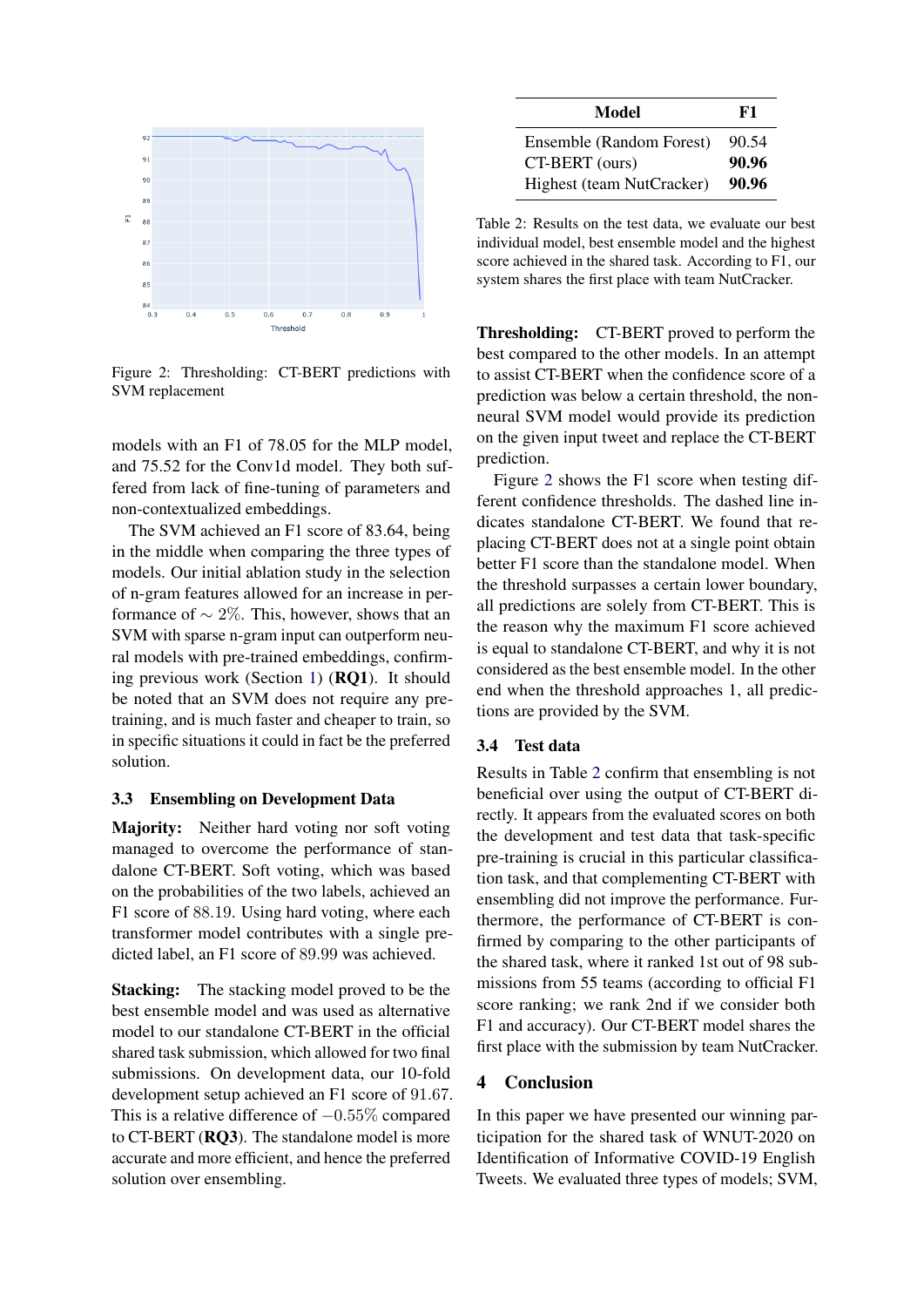neural networks with pre-trained embeddings, and transformer models. We found that the transformerbased covid-related CT-BERT model performed the best, achieving an F1 score of 90.96 on the hidden test data (RQ1). Evaluating our models on the development data, we found that the CT-BERT model, which was pre-trained on domain and taskrelated data, performed better than BERT-base and RoBERTa pre-trained on data unrelated to the shared task (RQ2). Different types of ensembling approaches were tested in an attempt to improve robustness. This included majority voting, stacking and thresholding. We found stacking to be most competitive, albeit it still underperformed compared to standalone CT-BERT  $(-0.55\%)$  (RO3).

#### Acknowledgement

We would like to thank the organizers for this shared task. Part of this research is supported by a grant from Danmarks Frie Forskningsfond (9063- 00077B).

# References

- <span id="page-4-4"></span>Angelo Basile, Gareth Dwyer, Maria Medvedeva, Josine Rawee, Hessel Haagsma, and Malvina Nissim. 2018. [Simply the best: Minimalist system trumps](http://www.let.rug.nl/haagsma/papers/clef2018.pdf) [complex models in author profiling.](http://www.let.rug.nl/haagsma/papers/clef2018.pdf) In *Experimental IR Meets Multilinguality, Multimodality, and Interaction*, pages 143–156, Cham. Springer International Publishing.
- <span id="page-4-15"></span>Leo Breiman. 2001. Random forests. *Machine learning*, 45(1):5–32.
- <span id="page-4-3"></span>Cağrı Cöltekin and Taraka Rama. 2018. Tübingen-oslo [at SemEval-2018 task 2: SVMs perform better than](https://doi.org/10.18653/v1/S18-1004) [RNNs in emoji prediction.](https://doi.org/10.18653/v1/S18-1004) In *Proceedings of The 12th International Workshop on Semantic Evaluation*, pages 34–38, New Orleans, Louisiana. Association for Computational Linguistics.
- <span id="page-4-5"></span>Jacob Devlin, Ming-Wei Chang, Kenton Lee, and Kristina Toutanova. 2019. [BERT: Pre-training of](https://doi.org/10.18653/v1/N19-1423) [deep bidirectional transformers for language under](https://doi.org/10.18653/v1/N19-1423)[standing.](https://doi.org/10.18653/v1/N19-1423) In *Proceedings of the 2019 Conference of the North American Chapter of the Association for Computational Linguistics: Human Language Technologies, Volume 1 (Long and Short Papers)*, pages 4171–4186, Minneapolis, Minnesota. Association for Computational Linguistics.
- <span id="page-4-13"></span>Aaron Gokaslan and Vanya Cohen. 2019. Openwebtext corpus. [http://Skylion007.github.io/](http://Skylion007.github.io/OpenWebTextCorpus) [OpenWebTextCorpus](http://Skylion007.github.io/OpenWebTextCorpus).
- <span id="page-4-7"></span>Yu Gu, Robert Tinn, Hao Cheng, Michael Lucas, Naoto Usuyama, Xiaodong Liu, Tristan Naumann,

Jianfeng Gao, and Hoifung Poon. 2020. Domainspecific language model pretraining for biomedical natural language processing. *arXiv preprint arXiv:2007.15779*.

- <span id="page-4-6"></span>Suchin Gururangan, Ana Marasović, Swabha Swayamdipta, Kyle Lo, Iz Beltagy, Doug Downey, and Noah A. Smith. 2020. [Don't stop pretraining:](https://doi.org/10.18653/v1/2020.acl-main.740) [Adapt language models to domains and tasks.](https://doi.org/10.18653/v1/2020.acl-main.740) In *Proceedings of the 58th Annual Meeting of the Association for Computational Linguistics*, pages 8342–8360, Online. Association for Computational Linguistics.
- <span id="page-4-11"></span>Yinhan Liu, Myle Ott, Naman Goyal, Jingfei Du, Mandar Joshi, Danqi Chen, Omer Levy, Mike Lewis, Luke Zettlemoyer, and Veselin Stoyanov. 2019. [Roberta: A robustly optimized BERT pretraining ap](http://arxiv.org/abs/1907.11692)[proach.](http://arxiv.org/abs/1907.11692) *CoRR*, abs/1907.11692.
- <span id="page-4-10"></span>Ilya Loshchilov and Frank Hutter. 2017. [Fixing](http://arxiv.org/abs/1711.05101) [weight decay regularization in adam.](http://arxiv.org/abs/1711.05101) *CoRR*, abs/1711.05101.
- <span id="page-4-1"></span>Christopher D. Manning. 2015. [Computational linguis](https://doi.org/10.1162/COLI_a_00239)[tics and deep learning.](https://doi.org/10.1162/COLI_a_00239) *Computational Linguistics*, 41(4):701–707.
- <span id="page-4-2"></span>Maria Medvedeva, Martin Kroon, and Barbara Plank. 2017. [When sparse traditional models outperform](https://doi.org/10.18653/v1/W17-1219) [dense neural networks: the curious case of discrimi](https://doi.org/10.18653/v1/W17-1219)[nating between similar languages.](https://doi.org/10.18653/v1/W17-1219) In *Proceedings of the Fourth Workshop on NLP for Similar Languages, Varieties and Dialects (VarDial)*, pages 156– 163, Valencia, Spain. Association for Computational Linguistics.
- <span id="page-4-14"></span>M. Müller, Marcel Salathé, and P. Kummervold. 2020. Covid-twitter-bert: A natural language processing model to analyse covid-19 content on twitter. *ArXiv*, abs/2005.07503.
- <span id="page-4-12"></span>Sebastian Nagel. 2016. [https://commoncrawl.](https://commoncrawl.org/2016/10/news-dataset-available/) [org/2016/10/news-dataset-available/](https://commoncrawl.org/2016/10/news-dataset-available/).
- <span id="page-4-0"></span>Dat Quoc Nguyen, Thanh Vu, Afshin Rahimi, Mai Hoang Dao, Linh The Nguyen, and Long Doan. 2020. WNUT-2020 Task 2: Identification of Informative COVID-19 English Tweets. In *Proceedings of the 6th Workshop on Noisy User-generated Text*.
- <span id="page-4-8"></span>F. Pedregosa, G. Varoquaux, A. Gramfort, V. Michel, B. Thirion, O. Grisel, M. Blondel, P. Prettenhofer, R. Weiss, V. Dubourg, J. Vanderplas, A. Passos, D. Cournapeau, M. Brucher, M. Perrot, and E. Duchesnay. 2011. Scikit-learn: Machine learning in Python. *Journal of Machine Learning Research*, 12:2825–2830.
- <span id="page-4-9"></span>Jeffrey Pennington, Richard Socher, and Christopher D. Manning. 2014. [Glove: Global vectors for word rep](http://www.aclweb.org/anthology/D14-1162)[resentation.](http://www.aclweb.org/anthology/D14-1162) In *Empirical Methods in Natural Language Processing (EMNLP)*, pages 1532–1543.